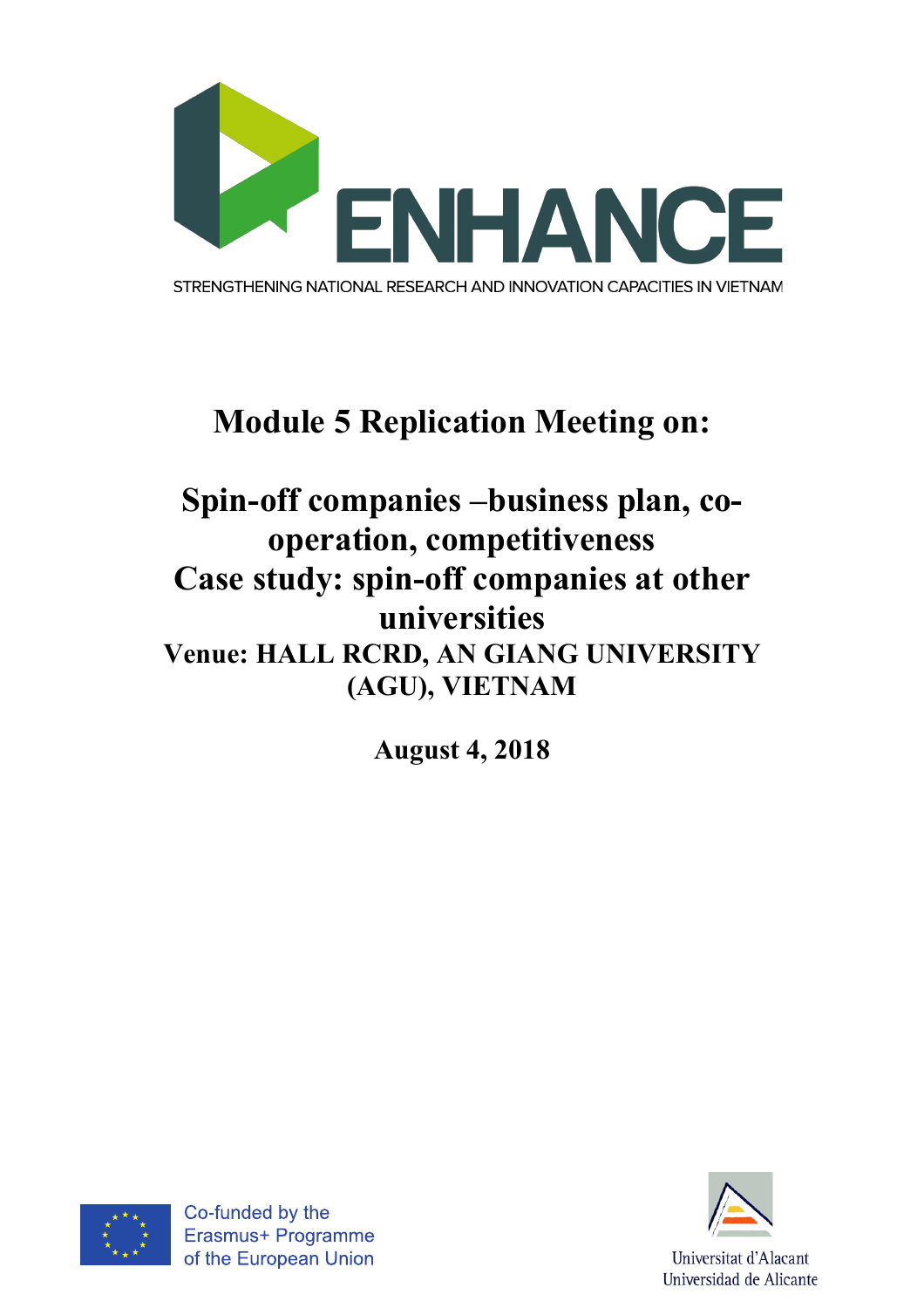

## **Project Acronym**: ENHANCE **Project Title**: strEngthening National researcH And iNnovation Capacities in viEtnam **Contract Number**: 2015-3574/001-001 **Project Reference Number**: 561749-EPP-1-2015-1-ES-EPPKA2-CBHE-SP

## **Venue**: **HALL RCRD, AN GIANG UNIVERSITY (AGU), VIETNAM**

**Expected results** After this workshop, participants shall be able:

1. In order to spread out the spirit of ENHANCE, AGU will hold 6 training replications to all stakeholders to AGU ENHANCE. Each of these will present both theory and practices from the world and Vietnam as well.

Module 5 will cover with sub-topics:

- *Spin-off companies* -business plan, co-operation, competitiveness
- *Case study*: spin-off companies at other universities

After the training, participants should be able to:

1. To get general information about:

- o Understand the models and structure of Research Evaluation in EU countries.
- o Understand advantages and disadvantages of creation of spin-off unities in academic and research sphere.
- $\circ$  To introduce spin-off success case studies, their developing strategies for business engagement.

2. To know more about models form  $#1$  in the world, especially from ENHANCE foreign partners: UA, GCU, STUBA and VIET's partners

3. To link the new concepts and practices to the participants' fields in implication afterwards.